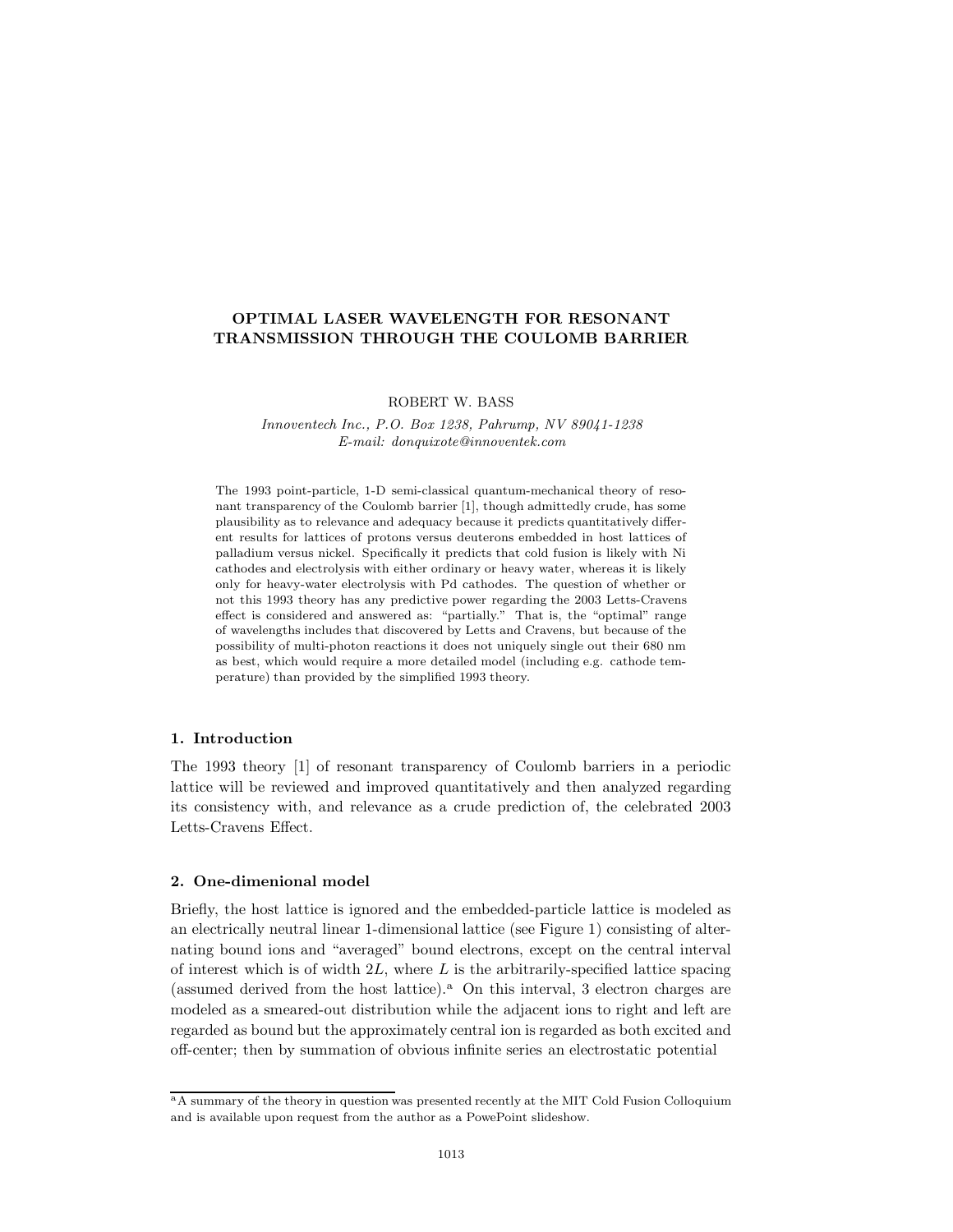

Figure 1. Schematic of the one-dimensional model under discussion. The model focuses on a quantum physics of a single deuteron (labeled dynamic deuteron), with neighboring deuterons assumed to be fixed. The electronic contribution in the vicinity of the dynamic deuteron is taken into account as an equivalent potential. Other electrons are taken into account using a fixed charge model as indicated.

$$
V = V(r) = V(r + 2L) = V(r - 2L)
$$

is defined for [*−L, L*] and extended by definition to the entire lattice by the preceding requirement of periodicity; this is a Coulomb/Madelung/Fermi-Thomas-Mott potential as used by Mott in solid-state physics. The validity of this potential is tested by calculation of the empirical Schwinger Ratio [1], which predicts a result that is  $99.7\%$  of the measured result in Pd.D<sub>1.0</sub>.

## **3. Discussion**

Using a generalization of the Gamow theory presented in the classic book of Bohm, it is proved that the analytical condition for the excited ion to be bound (when it is considered that there are Coulomb barriers to the left and to the right only) is identical to that for the adjacent barriers to be resonantly transparent when there is a periodic array of such barriers, as in the present model. In the 1993 paper [1] the first few hundred energy levels corresponding to resonant transparency were computed, both by hand and by use of Mathcad, and a quartic fit to the 20 'best computed' values was made. Then 10 cases of ZPF-induced line-breadth were computed and a quartic fit to this function (of the index *n* representing the integral multiple of the lowest energy level) was also made. As shown in the Appendix, greater numerical accuracy has now been obtained using the MATLAB program and data given below, with the result that the ZPF-induced line-broadening is greater than 50% between  $n = 99$  and  $n = 336$ , which corresponds to the energyinterval  $17.6 < E < 60.8$  eV, with line-breadth greatest at  $n = 190$  where  $E = 30.9$ . This range of energy-levels corresponding to a continuum spectrum rather than a discrete line-spectrum seems to be related to the ion band-state theory of Chubb and Chubb [3,4] and is of interest because only a line-spectrum was expected and the continuum-spectrum in the center of it had neither been expected nor foreseen by me when I started with the model used by Julian Schwinger and attempted to

1014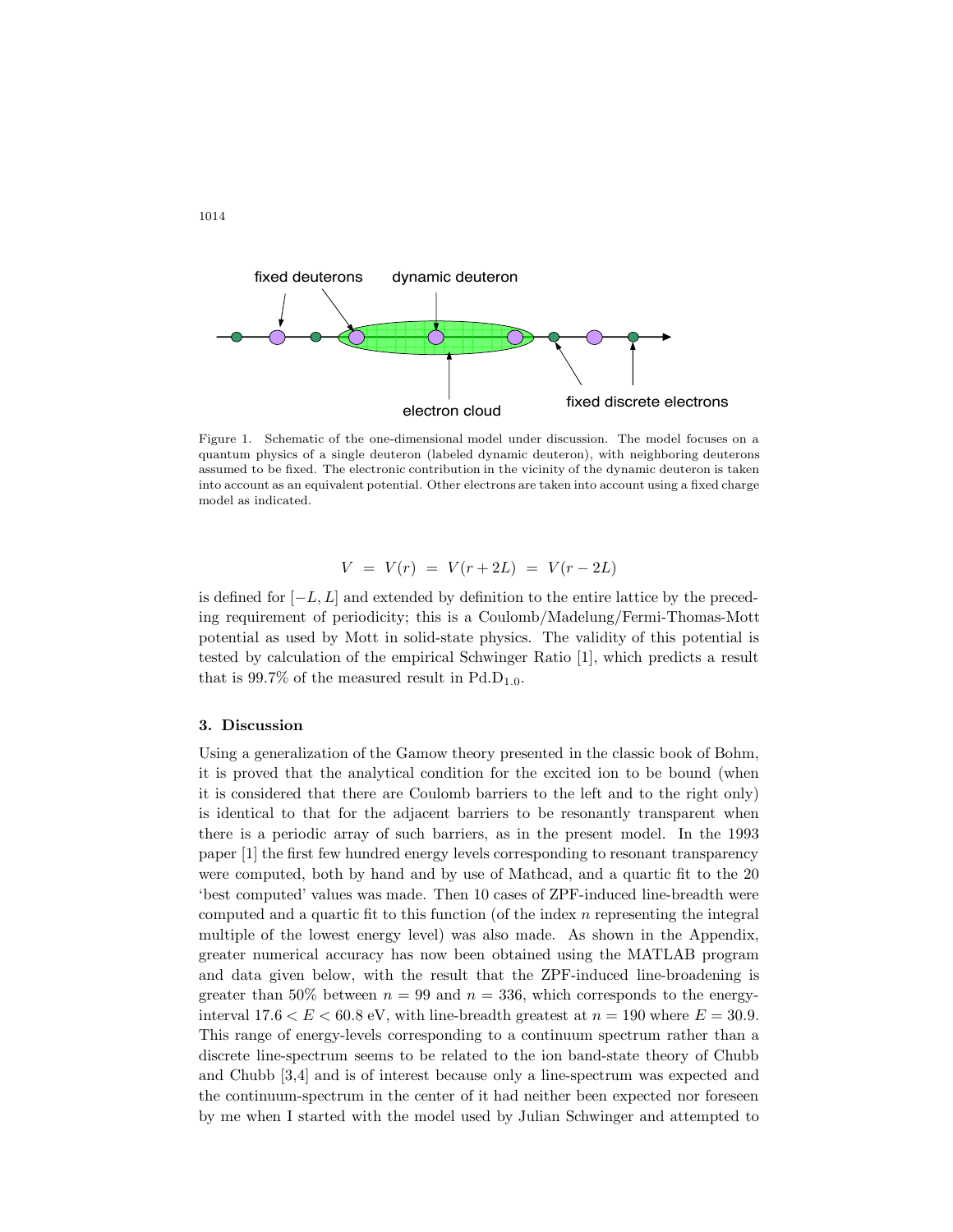improve it with concepts gleaned from many others, including Leaf Turner, Robert D. Bush, Willis Lamb and Robert Parmenter, etc.

Considering the fact that these calculations were based upon numerical differentiation of a quartic fit, no great precision is claimed, so I will round off the figures to be discussed. However, my 1993 result is that if one considers the excitation of a deuteron by a single high-energy photon, then the energy range of [18, 61] eV corresponds to a wavelength range of about [20, 70] nm with the alleged "optimal" energy of about 31 eV corresponding to 40 nm.

In my 1993 paper I had written (p. 38-1) "Alternative versions of the experiment would replace the deuteron beam by a high-intensity flux of coherent monochromatic *ultraviolet* rays providing photons of energy E*crit* ..," and on page 38-4 elaborated on the possible use of "UV lasers" and "continuous tuning of the wavelength" of "chemical lasers (such as are based upon liquid organic dyes)."

Unfortunately I was not then familiar with fact that heavy water is not transparent to UV lasers and that it is far more convenient experimentally to use optical wavelengths (particularly red light). I wish to thank Michael Ibison (assuming that I understood his concise verbal remarks correctly) for pointing out that the excited deuteron can be hit by more than one photon, and can have its energy level raised over and over until it finally reaches a level at which resonant transmission occurs. Therefore I might have postulated multi-photon reactions involving 10-to-20 photons, which would have enabled me to suggest starting with wavelengths in a visible range such as [400, 1400] nm as more practical than UV.

#### **4. Connection with Letts experiment**

Letts has found (and been confirmed by Storms *et al*) that 680 nm seems to be optimal, which corresponds to photons of energy 1.81 eV. If one considers a cascading effect involving simultaneous (or even sequential) impingement upon the excited deuteron by from 10 to 20 photons, this would produce an excited deuteron in the energy range of [18, 36] eV which lies within my desideratum of [18, 61] eV and includes my previously claimed "optimal" energy level of 31 eV. In fact  $17 \times 1.81$  $eV = 30.8$  eV, in good agreement with my 1993 value [1] of 30.9 eV.

Accordingly one may perceive in hindsight that my 1993 theory [1] is *consistent* with the Letts-Cravens discovery, but not sufficiently refined to have been able to predict it specifically and uniquely. Indeed, Letts and Cravens have found that their effect is quite sensitive to variations in the temperature of the cathode, which is an effect entirely omitted from my crude approximation of the ion lattice embedded in a host lattice. Only further research can hope to produce a sufficiently detailed analytical model from which a uniquely best laser-trigger wavelength might be predicted theoretically.

#### **References**

1. R. W. Bass, "Proposed nuclear physics experiment to conclusively demonstrate and explain aneutronic cold fusion," *Proceedings of the Fourth International Conference on*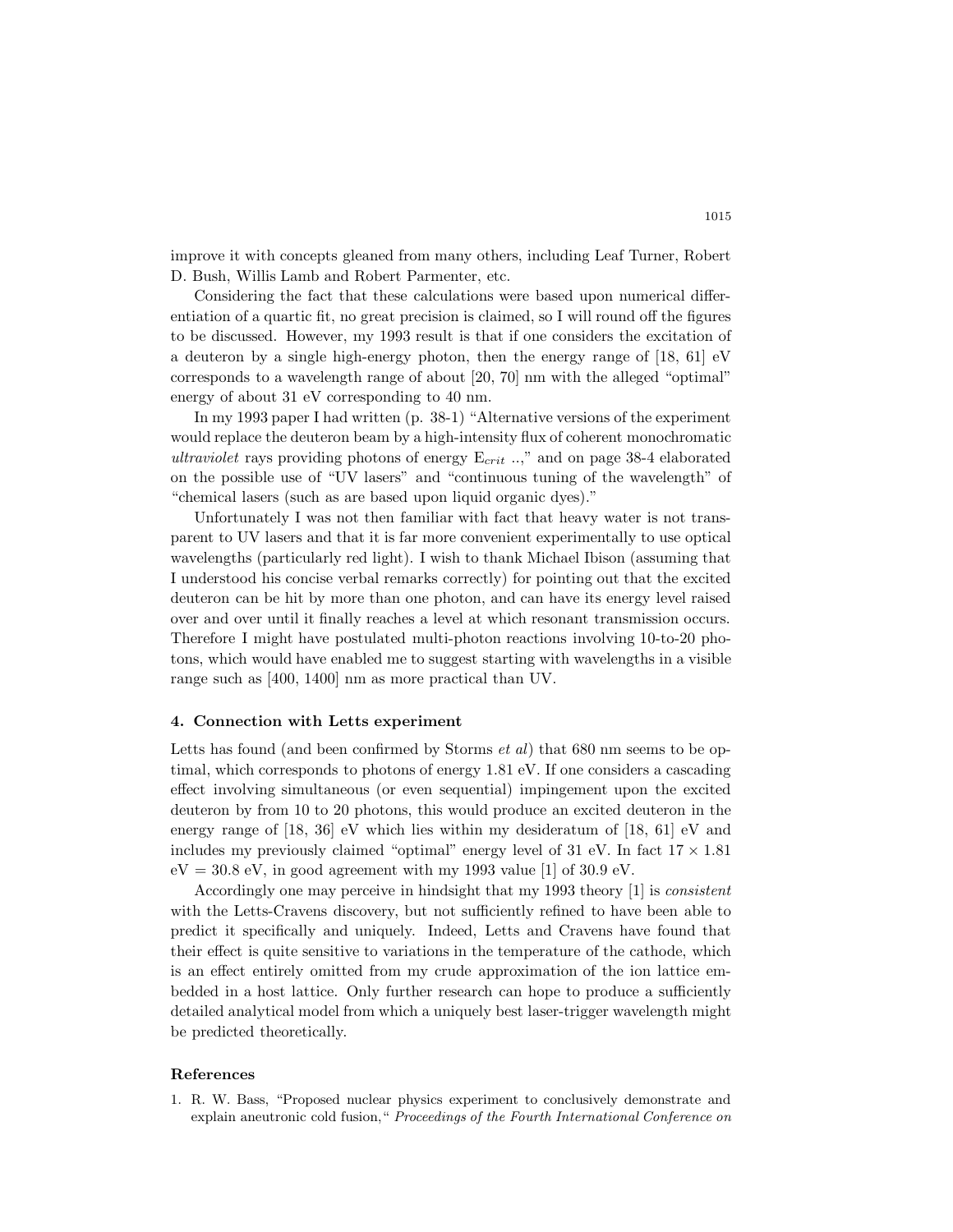*Cold Fusion*, Dec. 8-9, 1993, Volume 4, p. 38-1; available in 4 volumes from EPRI Distribution Center, 207 Coggins Drive, P.O. Box 23205, Pleasant Hill, CA 94523; or contact Simon at askepri@epri.com.

- 2. R. W. Bass, "Resonant Transparency Spectrum of Deuterium Lattices in PdD1*.*0 CF Reactors," *Proc. ICCF5* (Poster Paper), Monaco (1995).
- 3. S. R. Chubb and T. A. Chubb, *Proc. ICCF8*, 385-390 (2000).
- 4. T. A. Chubb and S. R. Chubb, *Proc. ICCF8*, 391-396 (2000).

# **Appendix**

```
function [En.dfEn.dEn.deltaEn.BroadRat] = RTSpectrumApprox3(n);%***********************************************************************
%% Inputs:
% n = integer, 0 \lt = n \lt = 600% Outputs:
% En = nth energy level of Resonant Transparency Spectrum,% from quartic fit to 20 best-computed values
\% dfEn = Enp - En, where np = n + 1% dEn = Line-Breadth (induced by ZPF), fit to 10 values
% BroadRat = dEn./dfEn, using preceding two quartic fits
% deltaEn = quartic fit to 10 best-computed values of BroadRat
\%\% E(191) = 31.0342 \text{ eV} = E(190) + 0.1656 \text{ eV}\% E(190) = 30.8681 eV is approx max of BroadRat in that line-breadth
\% dE(190) = 0.0984 is 59.43\% of distance 0.1656 to next line
% Note that dEn > 0.5 for 99 < n < 337 (at UCCF5: 95 < n < 360)
%%***********************************************************************
E_0 = 6.28361787789068; % (at ICCF5:) 6.28
dE1 = 0.10239735208775; % (at ICCF5:) 0.1024;
dE2 = 0.00008512851650; % (at ICCF5:) 8.516e-5;
dE3 = 0.00000033805923; % (at ICCF5:) 3.38e-7;
dE4 = 0.00000000020174; % (at ICCF5:) 2.016e-10;
En = E_0 + dE_1^*n + dE_2^*n.*n + dE_3^*n.*n.*n - dE_4^*n.*n.*n.*n;np1 = n + 1;
\text{Enp1A} = \text{Eo} + \text{d} \text{E1*} \text{np1} + \text{d} \text{E2*} \text{np1.*} \text{np1};Emp1B = dE3.*np1.*np1.*np1 - dE4.*np1.*np1.*np1.*np1;Enp1 = Enp1A + Enp1B;dfEn = Emp1 - En;DEo = 0.00249297142391; % (at ICCF5:) 0.0025;
DE1 = 0.00078210671613; % (at ICCF5:) 7.821e-4;
DE2 = 0.00000170979858; % (at ICCF5:) 1.71e-6;
DE3 = 0.00000000135819; % (at ICCF5:) 1.36e-9;
dEn = DEo + DE1*n - DE2.*n.*n + DE3.*n.*n.*n;
```
# 1016